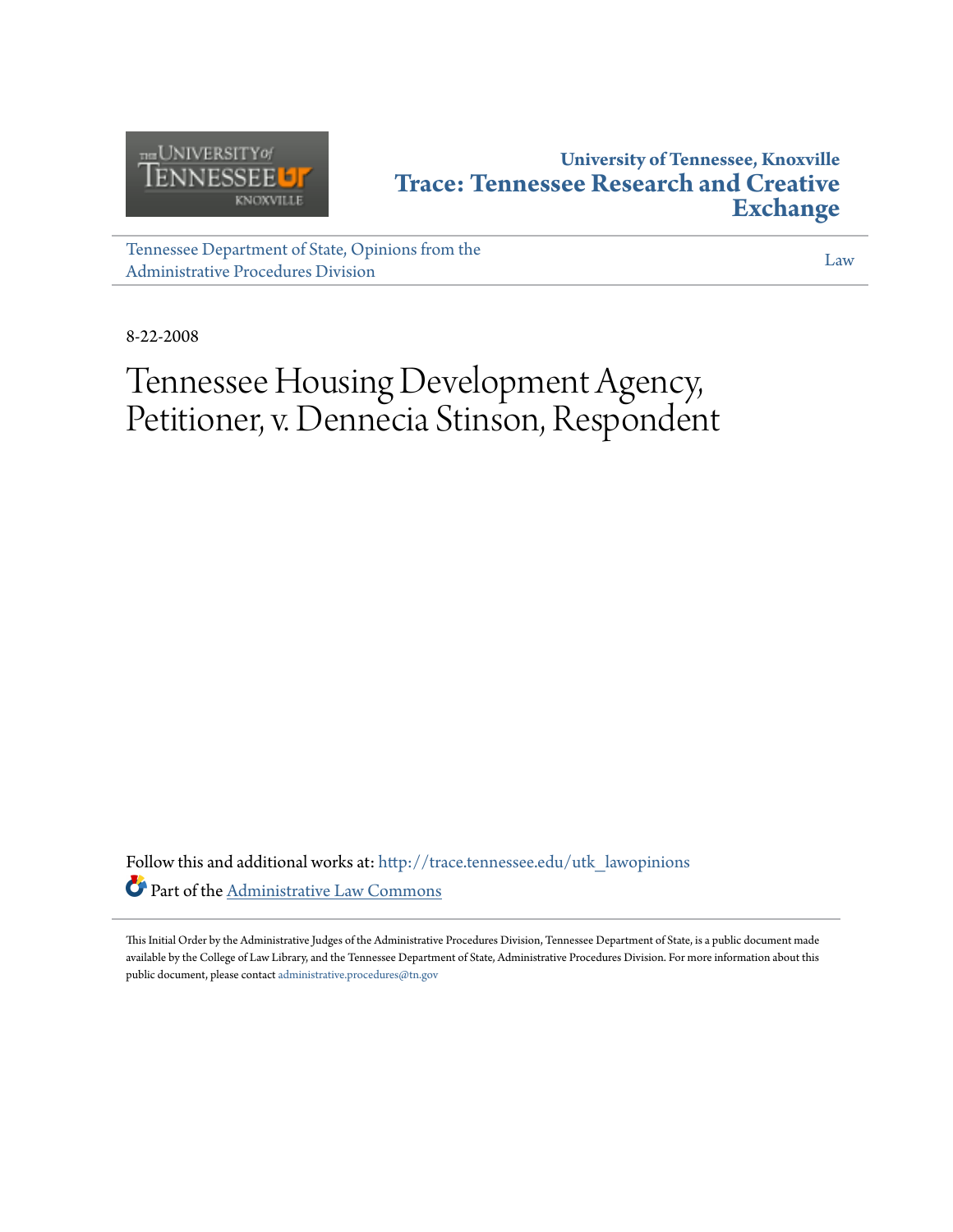### **BEFORE THE TENNESSEE HOUSING DEVELOPMENT AGENCY**

**IN THE MATTER OF:** 

**Tennessee Housing Development Agency**  *Petitioner*

 **DOCKET NO: 32.00-099132J** 

**v.** 

**Dennecia Stinson** *Respondent* 

#### **INITIAL ORDER**

 This contested case was heard in Knoxville, Tennessee, on August 22, 2008, before Ann M. Johnson, Administrative Judge, assigned by the Secretary of State to sit for the Tennessee Housing Development Agency. The Petitioner was represented by Bruce Balcom, Assistant General Counsel. The Respondent Dennecia Stinson appeared on her own behalf, waiving legal counsel.

 The issue in this matter concerned the Petitioner's request to terminate the rental assistance provided through the Agency to the Respondent. After consideration of the evidence and the arguments of the parties, it is determined that the request should be denied, and the Respondent's assistance should continue. This decision is based upon the following.

## **FINDINGS OF FACT**

 1. For some time the Respondent has received Section 8 rental assistance for her household, which includes herself and four children. Prior to the present issue, the Respondent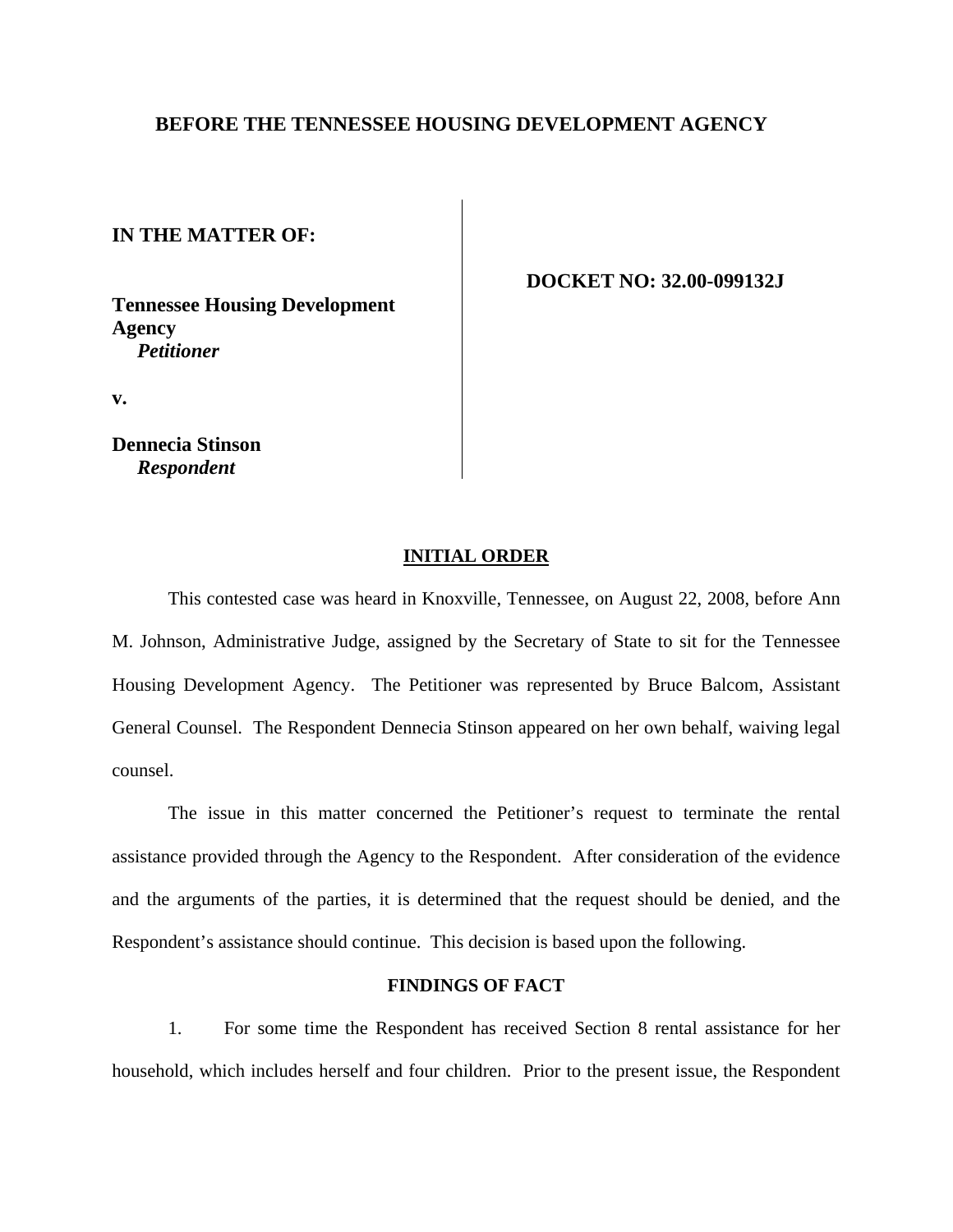had always been in compliance with program rules. Her rental assistance was renewed by application dated March 13, 2008.

 2. During the yearly recertification for rental assistance, it was determined that, beginning March 1, 2008, the Respondent had added another household member, Melvin Roper, to her food stamp assistance program through the Department of Human Services (DHS). Mr. Roper is the father of the Respondent's one year old child, but does not reside with the Respondent and her family. The Respondent had not listed Mr. Roper on her rental assistance renewal application of March 13, 2008. Participants in the program are required to report any changes in household composition; furthermore, a recipient's information, including household composition, must be consistent in the housing program and the food stamp program Because of the inconsistency in the Respondent's household composition lists, the State proposed to terminate the Respondent's rental assistance.

 3. Since Mr. Roper assists with the support of the children, the Respondent did not want him to be legally required to pay child support for his one year old child. An employee of DHS informed the Respondent that there must be a legal child support order unless Mr. Roper were added to the family's food stamp program list. The DHS worker suggested that Mr. Roper be added to the food stamp benefits so that he could avoid legal action. The DHS worker never asked whether Mr. Roper resided with family. The Respondent was not told, nor did she understand, that he must reside with the family to be added to the DHS household unit or that this circumstance would have any affect upon her rental assistance through the Section 8 program.

 4. An informal hearing concerning rental assistance was held on April 23, 2008. The Respondent explained that Mr. Roper does not reside with the family, although he does help

2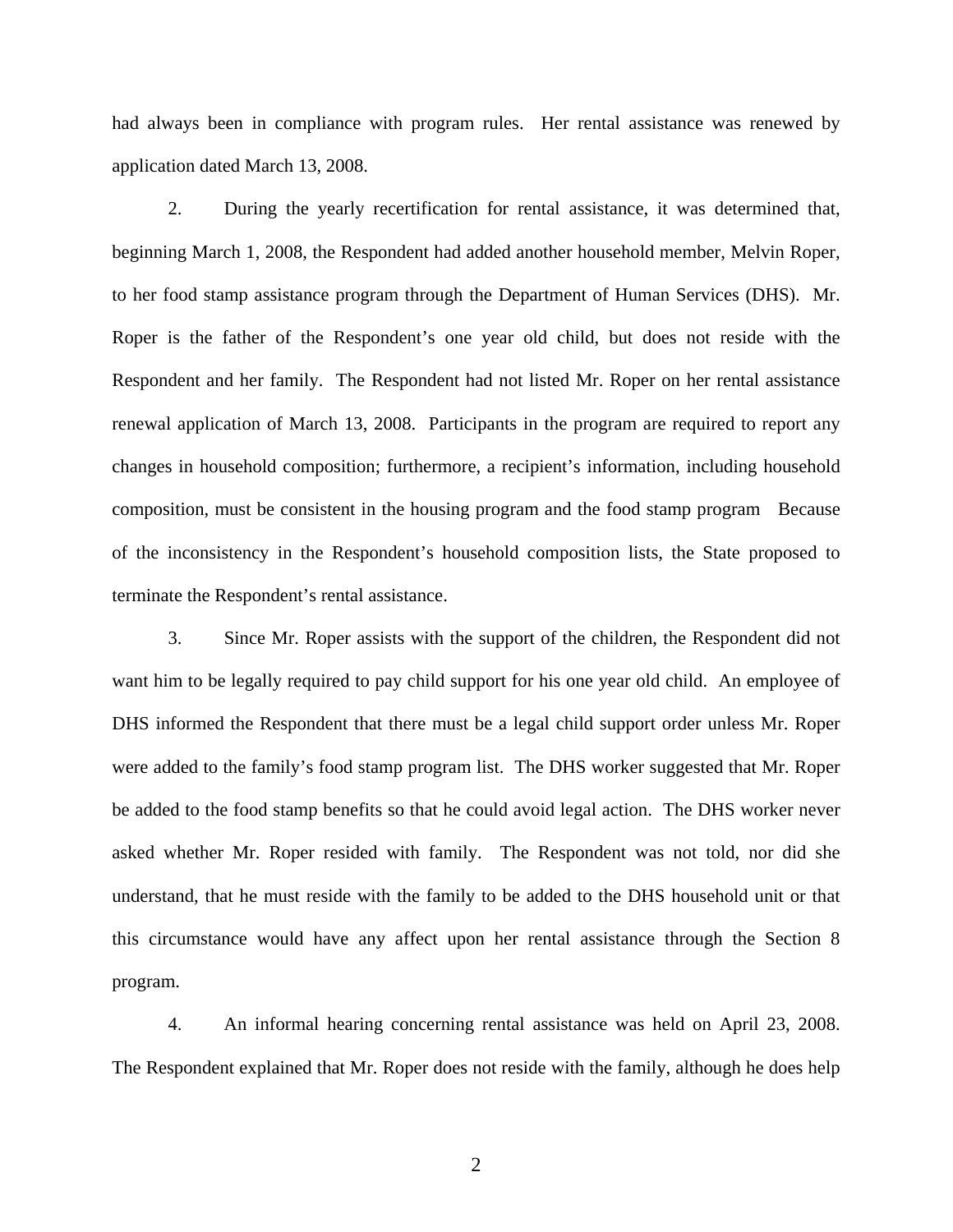with the children's support. She stated that it is not her wish that he be legally required to pay child support because she feels that he already gives the family adequate support. However, since she now understood the requirements of both programs, she had removed Mr. Roper from the DHS food stamp household prior to the hearing on April 23, 2008, even though this change will require court ordered child support. The Respondent notified the hearing officer at the hearing that Mr. Roper had been removed from her DHS food stamps household list.

 5. After the informal hearing on April 23, 2008, the hearing officer issued a letter, dated May 2, 2008, which overturned the Respondent's housing termination, with the following caveat:

Therefore, I am overturning your termination conditional that you are completely in compliance with your program within fourteen (14) days from the date of this letter [May 2, 2008]. This includes, but is not limited to, having Mr. Roper removed from your household with DHS. You must do this even if it means that Mr. Roper will be required to pay child support through the court system.

**. . .** Please contact your specialist within fourteen (14) days to schedule a new appointment and/or determine any action that must be taken to reinstate your assistance.

EXHIBIT 5.

 6. The Respondent failed to contact her specialist within 14 days as requested in the hearing results letter of May 2, 2008. The Respondent explained that she did not think it was necessary since her rental assistance had been reinstated, she had previously removed Mr. Roper from her household list and notified the hearing officer of this change, and she did not understand that she was required to contact her specialist since the conditions were previously satisfied. Furthermore, since the housing agency had access to DHS data, the Respondent believed that the agency would verify the removal of Mr. Roper.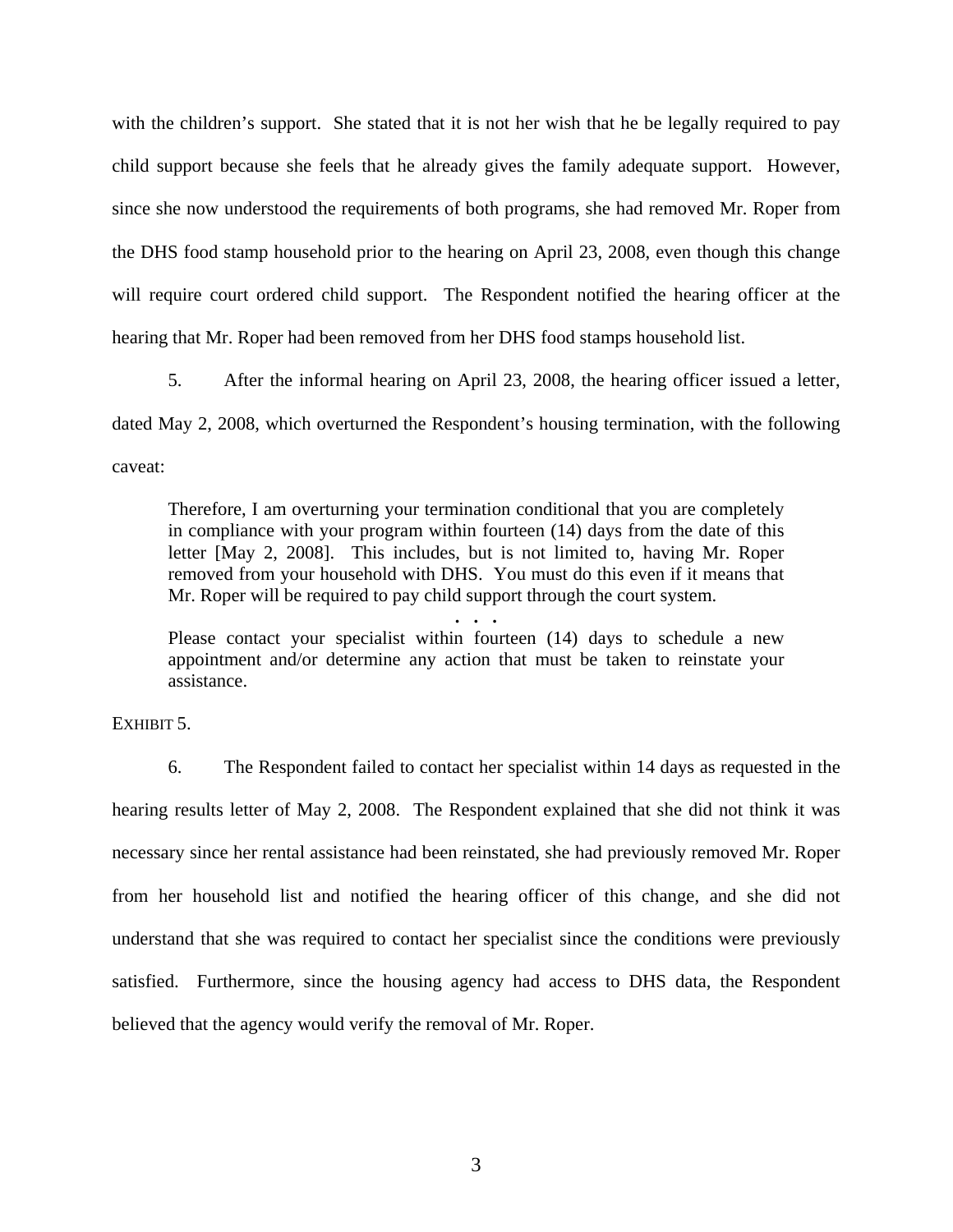#### **RELEVANT LAW**

 1. The Tennessee Housing Development Agency (THDA) Rental Assistance Program qualifies as a Public Housing Authority (PHA) under Section 8, Tenant Based Assistance: Housing Choice Voucher Program, as found in the Code of Federal Regulations, 24 CFR 982.

 2. According to federal regulations, participants in the Section 8 housing assistance program "must supply any information that the PHA . . . determines is necessary in the administration of the program." 24 CFR 982.551(b).

 3. "Any information supplied by the family must be true and complete." 24 CFR 982.551(b)(4).

 4. According to 24 CFR 982.551(h)(2), an assistance recipient must notify THDA of changes in household composition:

The composition of the assisted family residing in the unit must be approved by the PHA $\ldots$ . The family must request PHA approval to add any other family member as an occupant of the unit.

 5. The PHA may terminate rental assistance for several stated reasons, including violation of "any family obligations under the program." 24 CFR 982.552(c)(i). These responsibilities include notification of a change in the family composition.

6. The PHA has some discretion in its decision to terminate rental assistance:

(2) *Consideration of circumstances*. In determining whether to deny or terminate assistance because of action or failure to act by members of the family:

(i) The PHA may consider all relevant circumstances such as the seriousness of the case, the extent of participation or culpability of individual family members, mitigating circumstances related to the disability of a family member, and the effects of denial or termination of assistance on other family members who were not involved in the action or failure.

4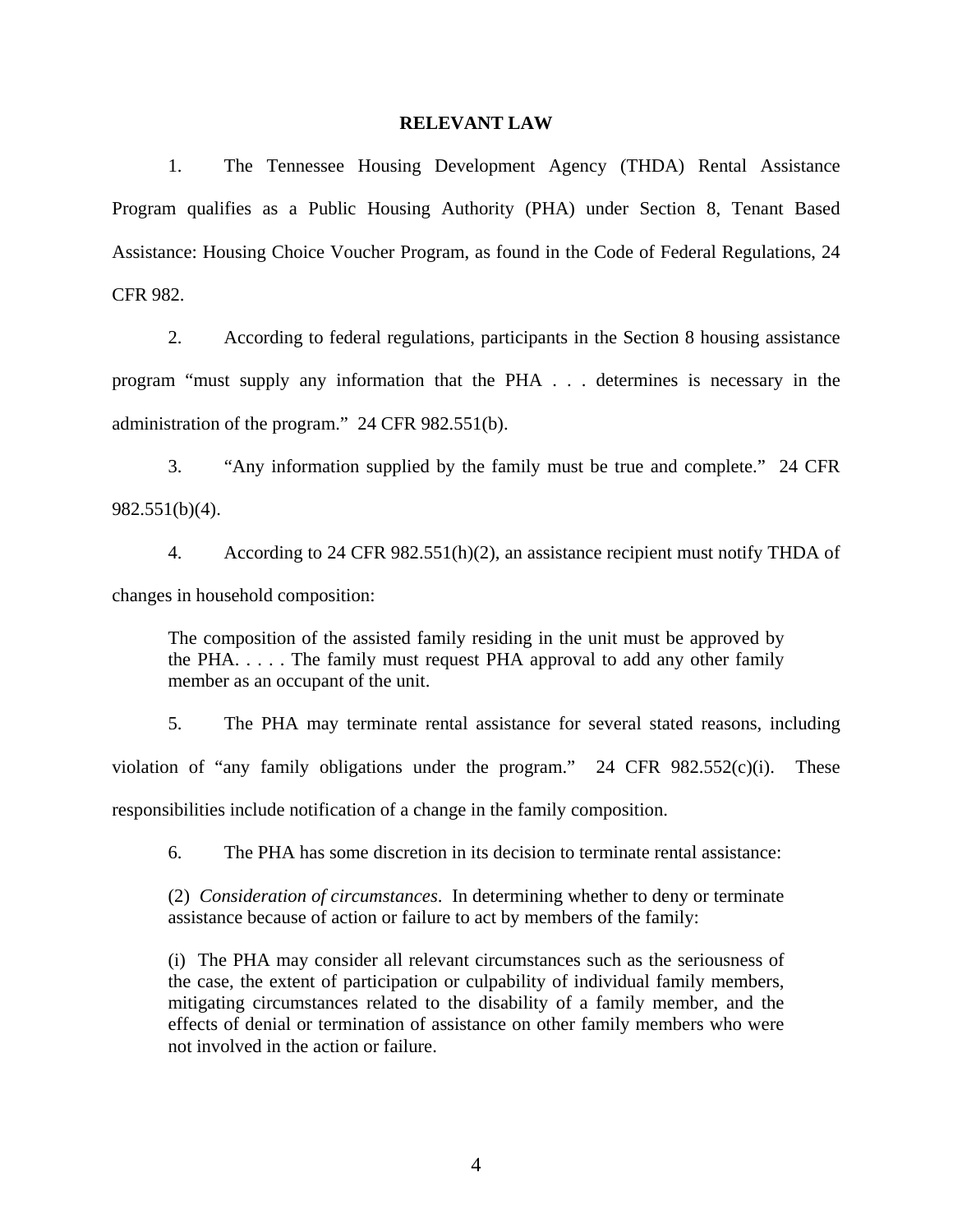#### **ANALYSIS and CONCLUSIONS OF LAW**

 In considering the totality of the circumstances present in this case, it is determined that the Respondent's rental assistance should not be terminated. The Respondent added Mr. Roper to her food stamps case upon the advice of a DHS worker. She was not told that this change signified that Mr. Roper lived with her or that it would affect her rental assistance. When the Respondent was made aware of these facts, she immediately removed Mr. Roper from her food stamps case and notified the hearing officer on April 23, 2008, that this action was taken. It is clear from the facts of the case and from the demeanor of the Respondent at the hearing that she never intended to mislead authorities in either program or to receive assistance to which she was not entitled.

 The State argued that the Respondent had the burden to show THDA that she had removed Mr. Roper from her household list; since she did not present such documentation, it is proper to terminate her assistance. However, the facts show otherwise. The letter of May 2, 2008 states that the continuation of rental assistance was conditioned upon her compliance within 14 days of that date. Since the Respondent had already complied, and had notified the hearing officer that she had done so, she reasonably felt that she had no additional obligations in this regard. Even though, later in the letter, the Respondent was asked to "[p]lease contact your specialist within 14 days," there is nothing in the letter to suggest that continued assistance was also conditioned upon this action. Furthermore, since the Respondent had rectified the problem with her household composition list and her rental assistance had not been terminated, she reasonably felt there was no longer a reason to contact her specialist.

 Additional support for this decision is found in the federal rules cited in Paragraph 6, *supra*. For example, the seriousness of the violation should be considered in light of all the